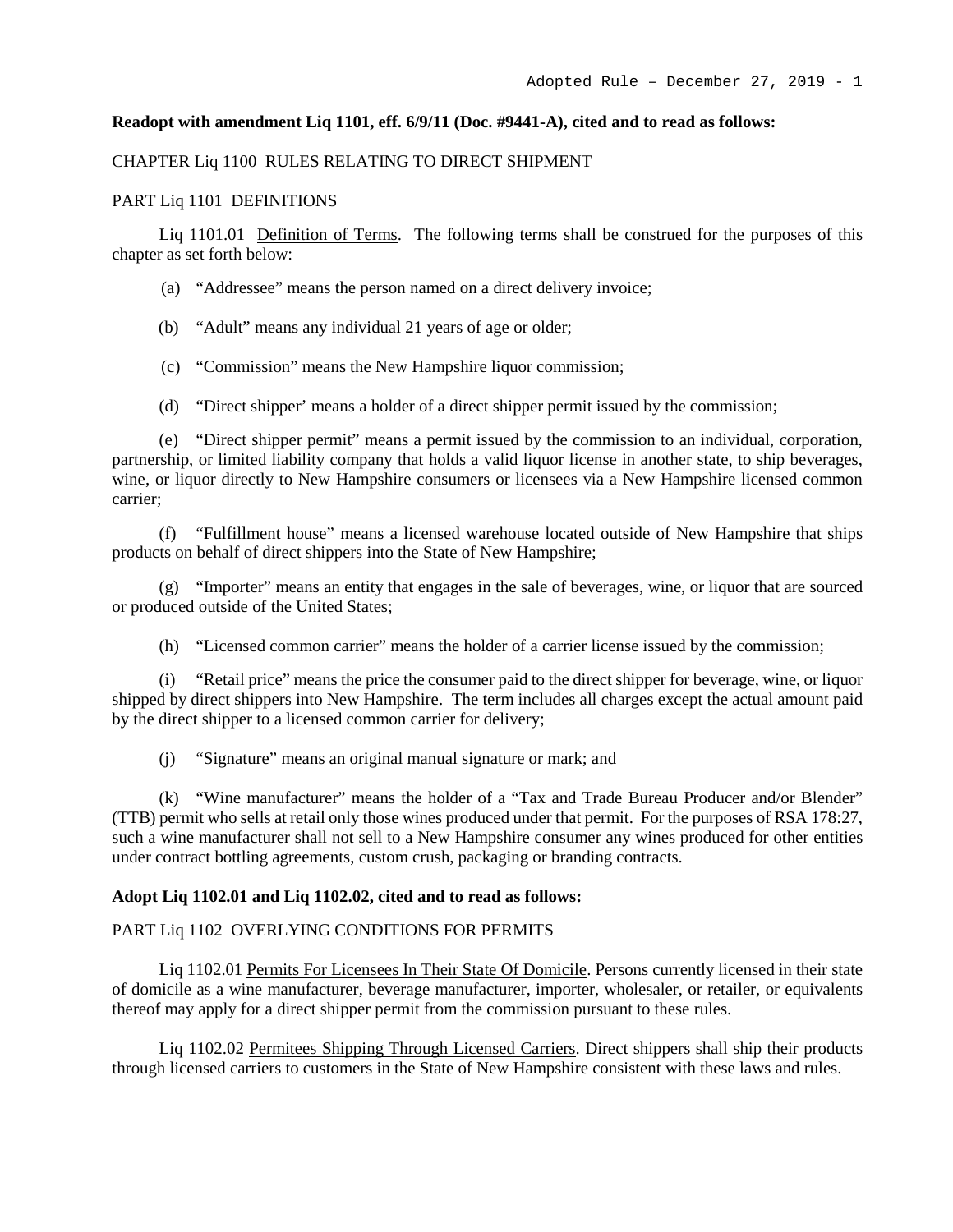## **Readopt with amendment and renumber Liq 1102.01-Liq 1102.03, eff. 6/9/11 (Doc. #9441-A), as Liq 1102.03 and Liq 1102.04, to read as follows:**

Liq 1102.03 Completing Forms. Whenever a person is required to complete a form, as described in RSA 178 and this chapter, the following provisions shall apply:

(a) Forms shall be filled out completely and truthfully;

(b) Forms shall be completed in a legible manner;

(c) Forms shall be completed in non-fading, non-erasable graphic,such as ink or typewritten. Nothing in this section shall be construed so as to prohibit internet or other electronic filing of forms when the commission has the capability of authorizing and processing such forms;

(d) All license applications shall be made in the name of the proposed licensee and shall be signed and sworn to by the proposed licensee; and

(e) In the case of a partnership, limited liability company or partnership, or corporate applicant, the application shall be signed and sworn to by an agent of the business with a valid power of attorney, or by all partners or by an officer of the proposed licensee, or in the case of a limited liability company or partnership by each member if a natural person, or by a duly appointed representative of the membership if any other person, or by the manager of the limited liability company.

# Liq 1102.04 Fees, Form of Payment.

(a) Payment shall be made in the form of United States currency, a check, money order, other negotiable instrument payable upon demand, for the total amount due for each permit sought.

(b) Such instrument described in paragraph (a) above shall be made payable to the "State of New Hampshire-Liquor Commission". A suitable alternative term, including but not limited to, "State of New Hampshire", "State Liquor Commission", or "Liquor Commission", shall not be cause for refusal to accept such instrument, providing it does not lend itself to endorsement of the instrument by any other party other than the state of New Hampshire, nor for any private individual or purpose.

(c) Any payment made to the commission by check that is returned as unpayable for any reason including any penalty assessment pursuant to RSA 6:11-a shall be replaced by cash, money order, or certified check within 5 business days after notification of the licensee or one of their employees, or proceedings for suspension or revocation of the permit shall be initiated.

(d) Direct shipper permit holders who ship less than 5 shipments into New Hampshire during a 12 month permit period may, after the permit period has ended, request a refund in writing from the commission. The commission shall refund 20% of the permit fee paid multiplied by the difference between 5 minus the number of shipments made during the permit period.

(e) In the event an applicant submits an incomplete form or fails to comply with an application rule or statute, such applicant's application shall not be processed and the application form and any licensing fee pursuant to RSA 178 shall be returned to the applicant with the reasons for the application not being processed. Notification shall be made in writing within 30 days.

# **Readopt with amendment and renumber Liq 1102.04, eff. 6/9/11 (Doc. #9441-B), as Liq 1102.05 to read as follows:**

Liq 1102.05 Applicant Information Required.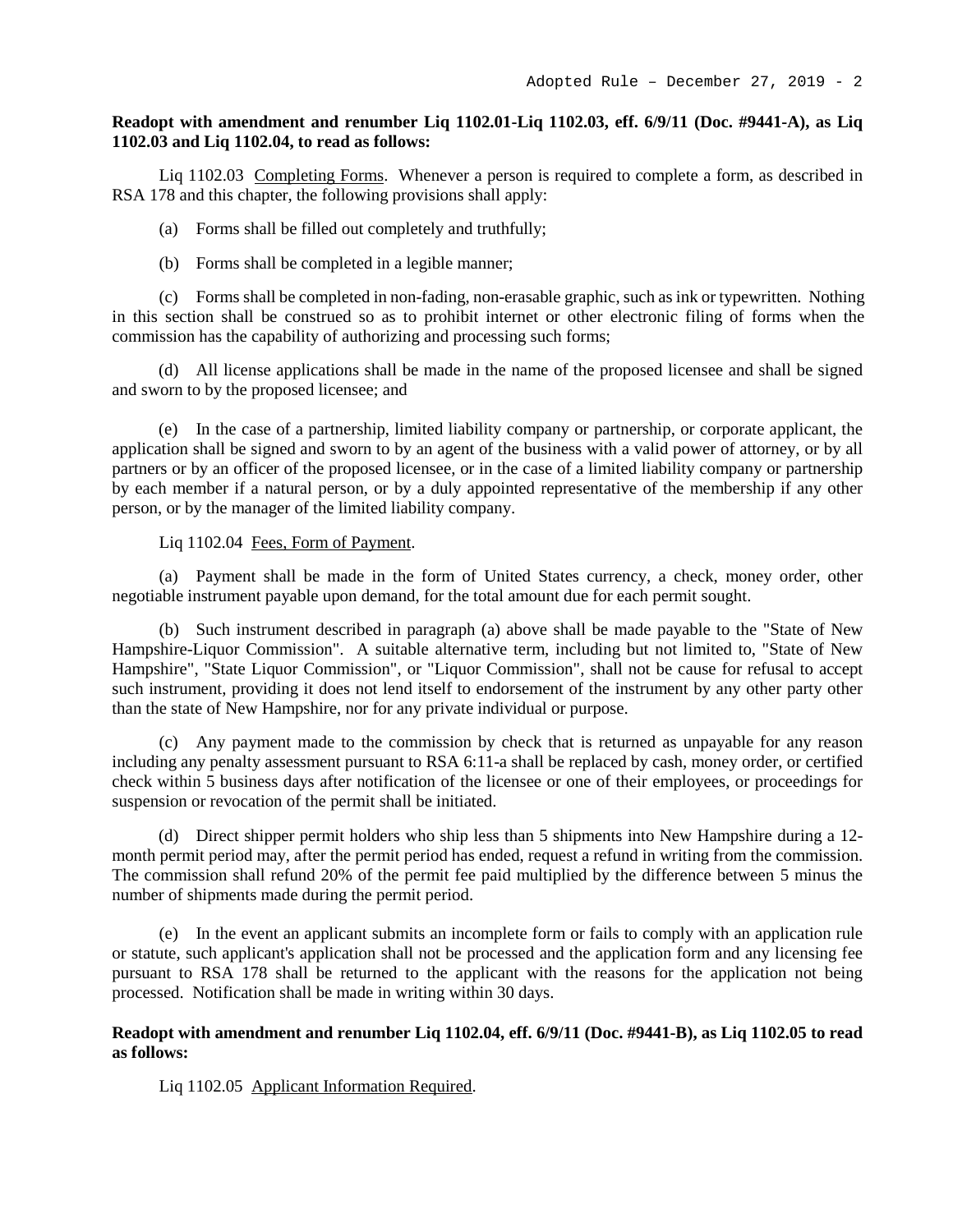(a) For all new direct shipper applicants, the following information and documentation shall be required:

> (1) A photocopy of the applicant's home state license to sell or manufacture alcoholic beverages shall be attached to the permit application. The attached license shall entitle the applicant to engage in its business in its domiciliary state;

> (2) A copy of the applicant's registration from his or her state or other governing authority of domicile to conduct business shall be attached to the permit application;

> (3) If the applicant is requesting the \$100 wine manufacturer direct shipper permit, the applicant shall also provide:

a. A copy of the applicant's TTB Producer/Blender permit; and

b. A certification on the New Hampshire permit application that the applicant only sells wine manufactured under that TTB permit, and

(4) The applicant shall provide on form D-001 "Direct Shipper Permit Application", amended  $10-31-2019$ 

a. Business legal name in New Hampshire;

b. Trade name and business physical address under which the business shall operate in New Hampshire;

c. Whether the business is a single proprietorship, partnership, corporation, or limited liability company;

- d. Business phone number;
- e. Business mailing address;
- f. Business website;

g. The names and addresses of the business owners if a single proprietorship or partnership, or the names and addresses of the corporate officers or members in the case of a corporation or limited liability company; and

h. A certification that the applicant agrees to operate in New Hampshire under the requirements of RSA 178:27, Liq 1100, and all other applicable New Hampshire laws and liquor rules.

(b) The applicant shall certify that all information provided is true and correct, and that the applicant agrees to meet the New Hampshire operating conditions. Applications shall be signed by the business owner, a partner, corporate officer, member of a limited liability corporation, or an agent of the business with a valid power of attorney.

# **Readopt with amendment and renumber Liq 1102.05, eff. 6/9/11 (Doc. #9441-A), as Liq 1102.06 to read as follows:**

Liq 1102.06 Permit Renewals. Renewal of permits shall be the responsibility of the permittee. Failure of the commission to notify the permittee shall not extend the existing permit or excuse shipment into New Hampshire without a permit.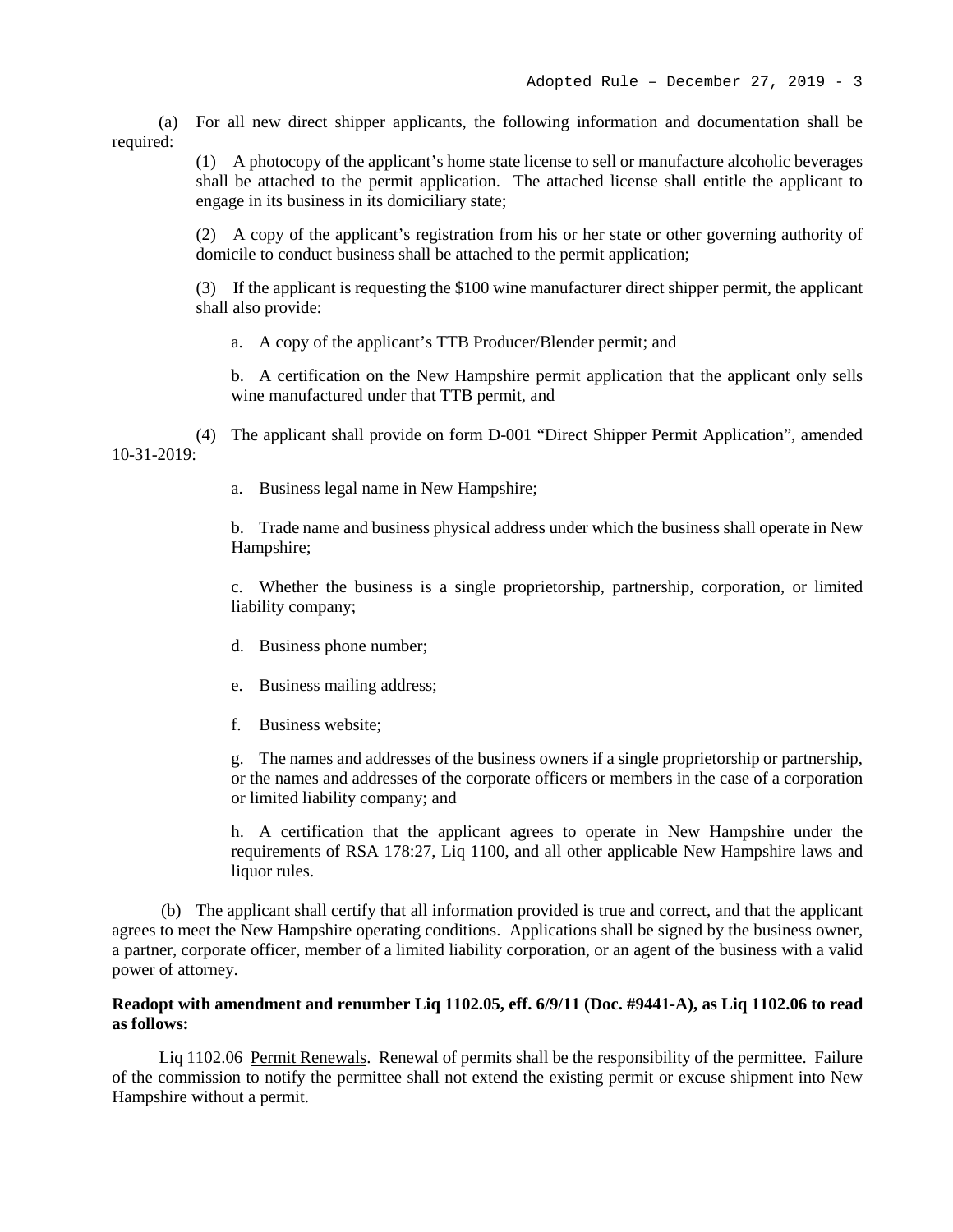## **Readopt with amendment and renumber Liq 1102.06, eff. 12/10/14 (Doc. #10742), as Liq 1102.07 to read as follows:**

# Liq 1102.07 Alcohol Consultant Employment By A Direct Shipper.

(a) Direct shippers may hire alcohol consultants to perform educational events and solicit orders on behalf of the direct shipper permittee in New Hampshire.

(b) Direct shippers shall provide the alcohol consultant a letter of employment as an agent.

(c) Alcohol consultants shall register with the New Hampshire secretary of state.

(d) Alcohol consultants employed by a direct shipper may use the registered trade name of the direct shipper.

(e) Direct shippers shall notify the commission immediately when alcohol consultants cease employment as an agent.

(f) Direct shippers shall report and pay direct shipper fees to the commission on all shipments into New Hampshire that alcohol consultants solicited on behalf of the direct shipper.

(g) Direct shippers shall report and pay direct shipping fees to the commission on all products shipped to alcohol consultants.

## **Readopt with amendment Liq 1103.01, eff. 6/9/11 (Doc. #9441-A), cited and to read as follows:**

## PART Liq 1103 SHIPMENT AND FEE REPORTING

Liq 1103.01 Direct Shipping Reports and Fees Due. Each direct delivery shipper permittee shall file the following with the commission offices no later than the fifteenth calendar day of the month following each month for which there are shipments into New Hampshire:

(a) A completed "Direct Shipping Worksheet" form D-006, amended 10-31-2019;

(b) Required direct shipment fee payments covering all deliveries into New Hampshire for the preceding month; and

(c) Copies of all invoices delivered to New Hampshire or a report of the invoices consistent with Liq 1103.02 (c).

# **Readopt with amendment Liq 1103.02, eff. 6/9/11 (Doc. #9441-A & B), to read as follows:**

Liq 1103.02 Direct Shipping Worksheet.

(a) The commission shall provide to each direct delivery permittee at or prior to initial permit issuance, a "Direct Shipping Worksheet" form D-006.

(b) The permittee shall include the following on the "Direct Shipping Worksheet":

- (1) The direct shipper name;
- (2) The direct shipper address;
- (3) The direct shipper permit number;
- (4) The month covered by the form;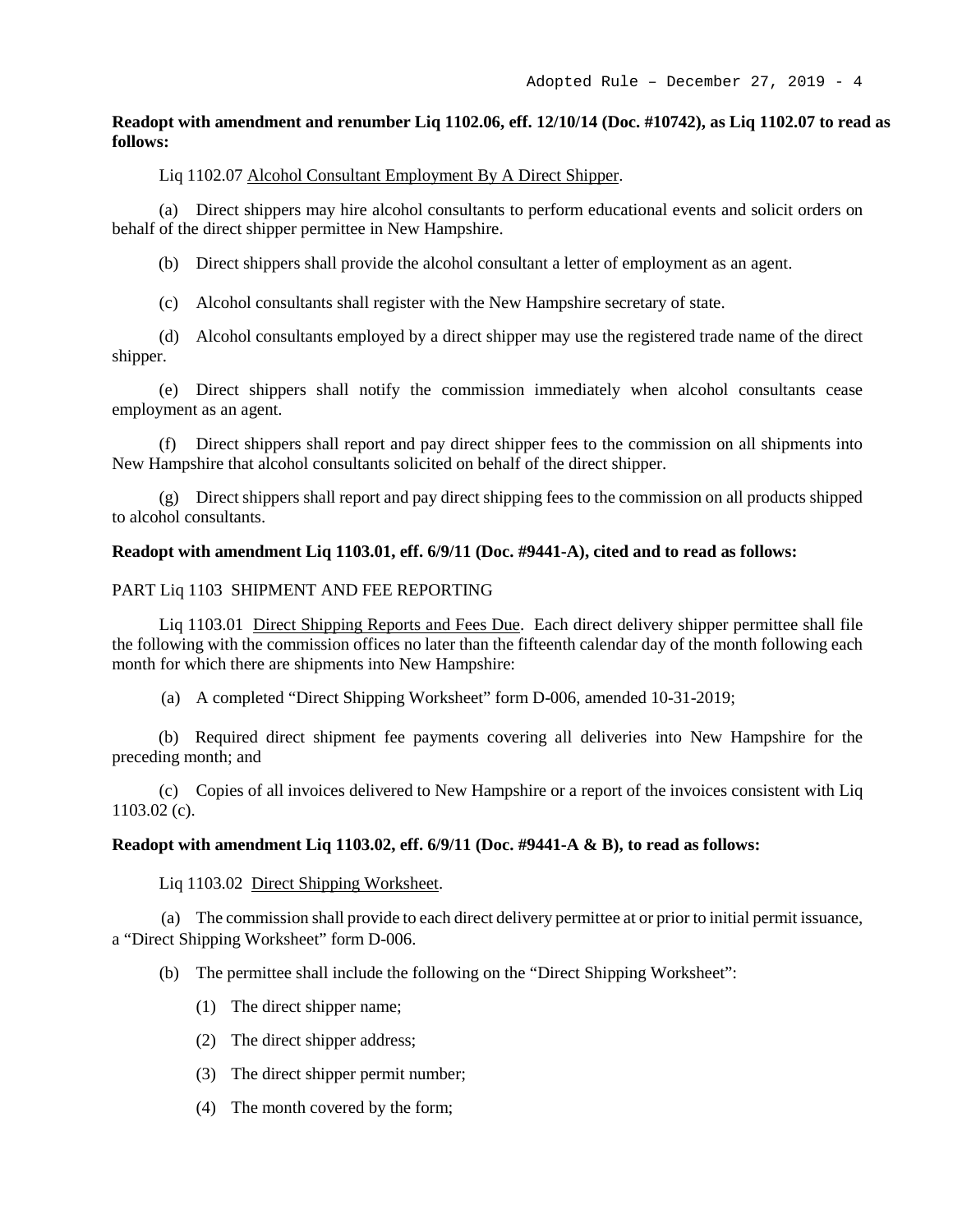- (5) The number of invoices shipped into New Hampshire during the month;
- (6) The dollar total of the above invoices, including shipping, and with shipping subtracted;
- (7) The number of products shipped;
- (8) The total direct shipment fee owed;
- (9) Fulfillment house used, if applicable; and

(10) A signature attesting to the accuracy of the "Direct Shipping Worksheet" under the provisions of RSA 641:3.

- (c) The permittee shall attach to the "Direct Shipping Worksheet":
	- (1) The names and addresses of the individuals to whom the alcoholic beverages were shipped;
	- (2) Product information as follows:
		- a. For domestic, fortified, and table wine, the vintage, brand, specific variety, and quantity of each product shipped;

b. For liquor, the manufacturer, brand, specific types, and quantity of each product shipped; and

c. For beverage or beer, the manufacturer, brand, specific style, and quantity of each product shipped;

- (3) The prices charged for each product;
- (4) The licensed common carrier used to deliver the alcoholic beverages; and
- (5) The licensed common carrier tracking number used to identify each shipment.

#### **Adopt Liq 1103.03 to read as follows:**

Liq 1103.03 Fulfillment House Requirements. Direct shippers may contract with a fulfillment house subject to the following requirements:

(a) The direct shipper shall notify the commission that it intends to employ a fulfillment house and provide the name and contact information of the fulfillment house;

(b) The fulfillment house shall provide, by the  $10<sup>th</sup>$  of each month, "Fulfillment House Reports" to the commission that provide the following information:

(1) The name and physical address of the direct shippers it has served;

(2) The direct shipper permit number and expiration date for each of the direct shippers it has served;

- (3) The name and physical address of the New Hampshire consumer; and
- (4) The carrier tracking number for the alcohol shipped, and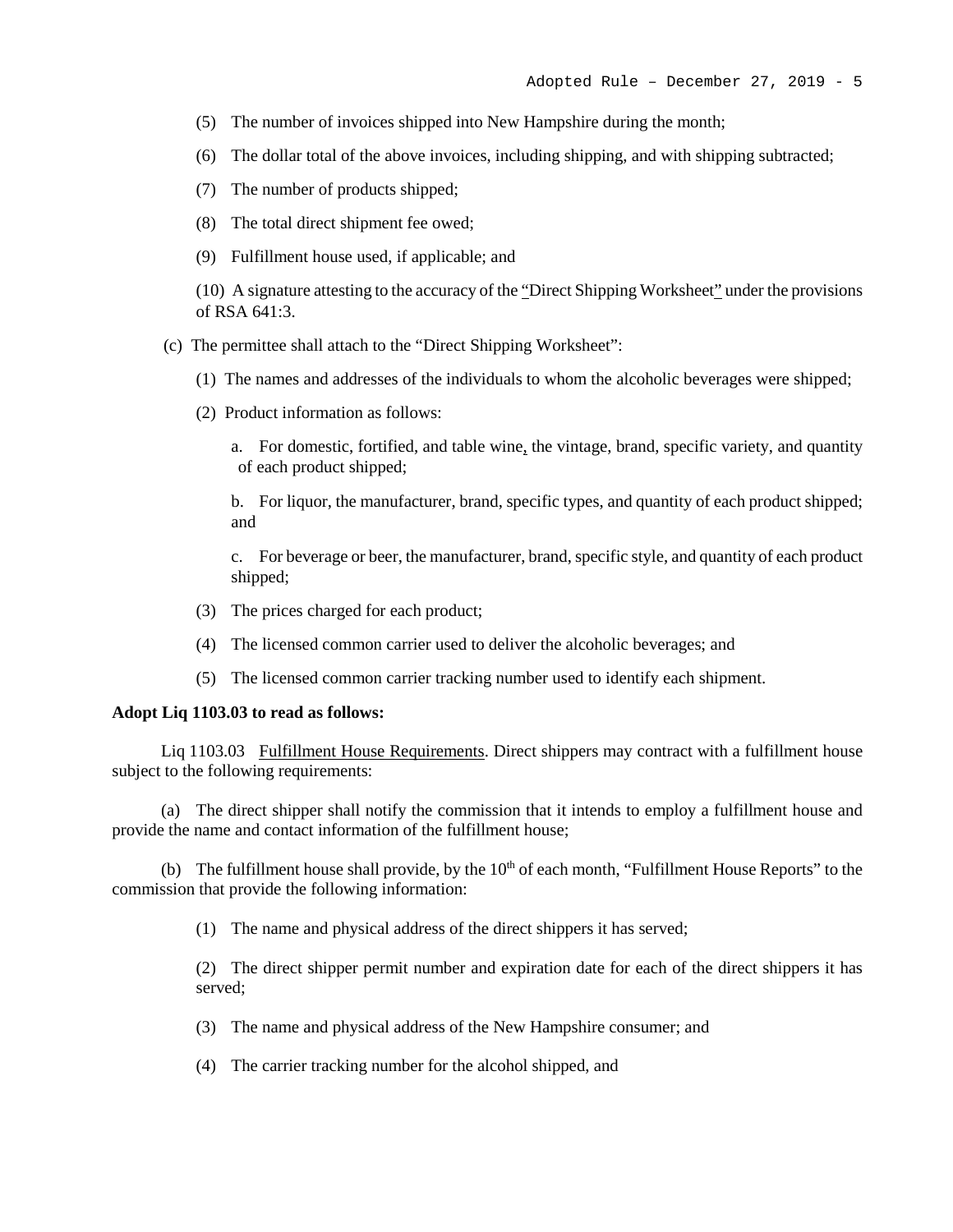(c) Fulfillment houses that fail to report in accordance with Liq 1103.03 (b) shall be treated as unauthorized shippers.

### **Readopt with amendment Liq 1104-Liq 1106, eff. 6/9/11 (Doc. #9441-A), to read as follows:**

### PART Liq 1104 LICENSED COMMON CARRIER REQUIREMENTS FOR DIRECT SHIPMENTS

Liq 1104.01 Record Keeping Requirements.

(a) Licensed common carriers delivering alcohol from direct shippers or their fulfillment warehouses shall maintain copies of adult signatures for each delivery of alcoholic beverages for a period of not less than 6 months from the date of delivery and make such signatures available to the commission upon request.

(b) Licensed common carriers delivering alcohol from direct shippers or fulfillment warehouses shall:

(1) Require an adult signature on a signature form or other format approved by the commission; and

- (2) Refuse delivery when:
	- a. An adult refuses to personally accept and sign for the alcohol; or
	- b. The addressee or the adult receiving the shipment:
		- 1. Is under age 21;
		- 2. Appears legally intoxicated;
		- 3. Appears under the influence of drugs; or
		- 4. Meets any criteria of Title XIII that makes such delivery of alcohol illegal by a New Hampshire licensee.

(c) Licensed common carriers shall report delivery of packages of alcoholic beverages from direct shippers to the commission monthly so as to arrive by the  $10<sup>th</sup>$  day of the month following delivery. The licensed common carrier shall retain adult signature records for at least 6 months from the date of delivery.

- (d) Common carrier reports required by (c) above shall contain the following information:
	- (1) Name of shipper and address;
	- (2) Number of packages shipped;
	- (3) Name and clarification that an adult received the package;
	- (4) Weight of package;
	- (5) Recipient name and address;
	- (6) Business name and address, if applicable; and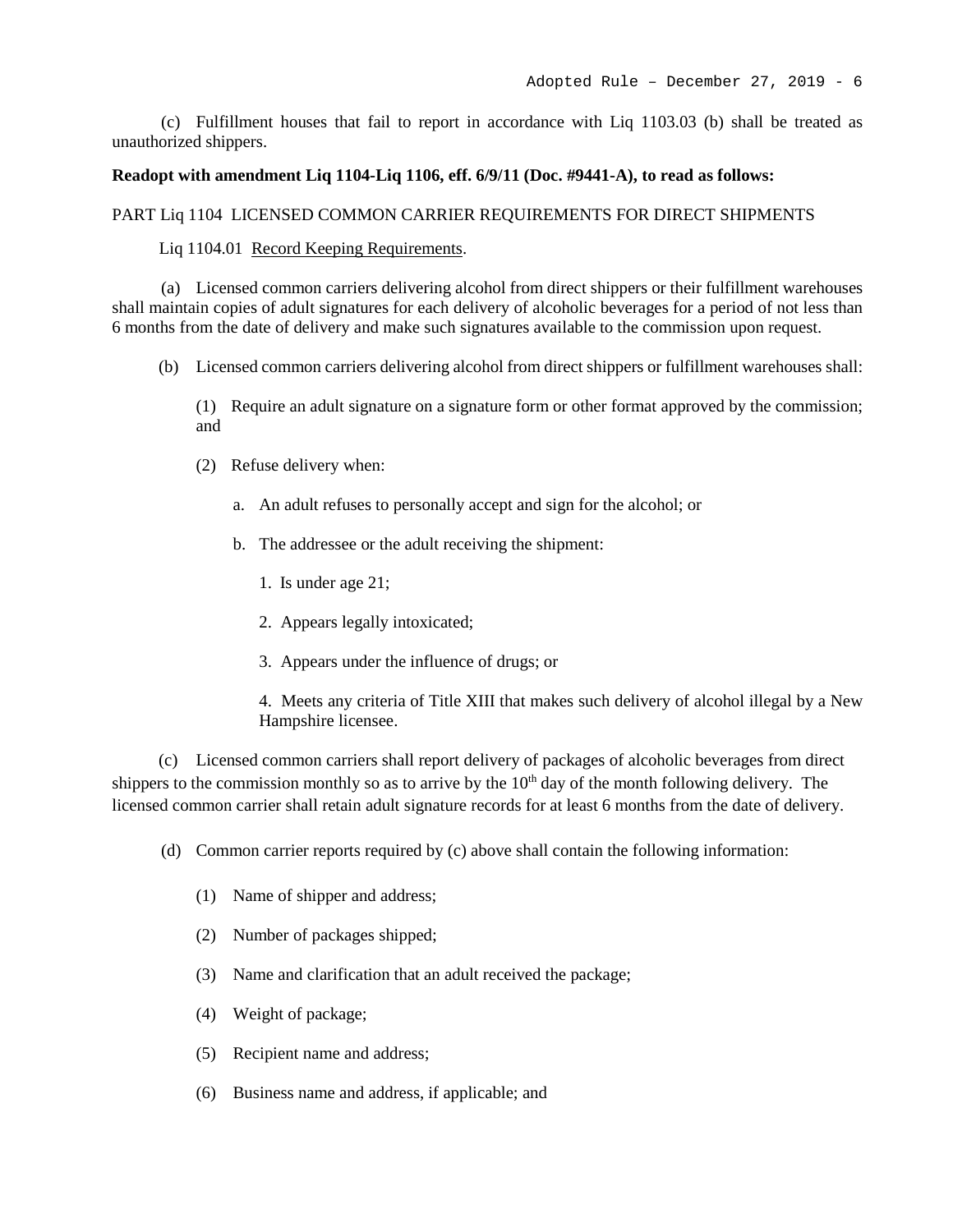(7) Package tracking number.

#### Liq 1104.02 Warehouse Requirements for Direct Delivery Shipments.

(a) A warehouse license shall not be required for direct-shipped alcohol by a licensed common carrier provided that alcohol is not stored any longer than required for transfer from a delivery vehicle to the next scheduled local delivery vehicle.

(b) When an adult is not available to sign for the initial delivery attempt, a licensed common carrier may hold the product for delivery not more than 7 calendar days without the commission's approval.

(c) Alcohol that is refused or undeliverable shall, within 7 calendar days of receipt in New Hampshire:

(1) Be returned to the direct delivery shipper; or

(2) The commission shall be notified and the alcohol held for commission pick up and disposal.

Liq 1104.03 Commission Notification.

(a) The commission shall provide licensed common carriers with lists of active direct shipper permittees upon request.

(b) The commission shall once a month provide licensed common carriers a list of unauthorized direct shippers from whom delivery is prohibited.

(c) The commission shall notify licensed common carriers, in writing, when a company is removed from the list of unauthorized shippers subject to RSA 178:14.

(d) The list of active direct shippers and unauthorized direct shippers shall also be made available on the commission's website.

Liq 1104.04 Illegal Products. Licensed common carriers shall deliver direct shipments of alcohol in New Hampshire pursuant to this chapter and Title XIII. Any other deliveries shall be deemed violations of RSA 178:1, I, and shall be investigated and prosecuted by the commission.

Liq 1104.05 Illegal Delivery. The commission shall investigate and prosecute both the individual and the company involved in any delivery violating the provisions of RSA 179:1 or RSA 179:5, I.

### PART Liq 1105 IDENTIFICATION REQUIREMENTS

Liq 1105.01 Direct shipper Package Mark. Each shipment of alcohol into New Hampshire from a direct shipper shall be clearly marked as "Alcoholic Beverages Adult Signature Required."

#### PART Liq 1106 LICENSEE PURCHASES FROM DIRECT SHIPPERS

Liq 1106.01 Request to Purchase. New Hampshire licensees who wish to obtain products from direct shippers shall request permission from the commission by sending a written request to the direct shipping unit of the commission, including:

(a) Product information as follows:

(1) For domestic, fortified, and table wine, the vintage, brand, specific variety, and quantity of the product or products which the licensee wishes to purchase;